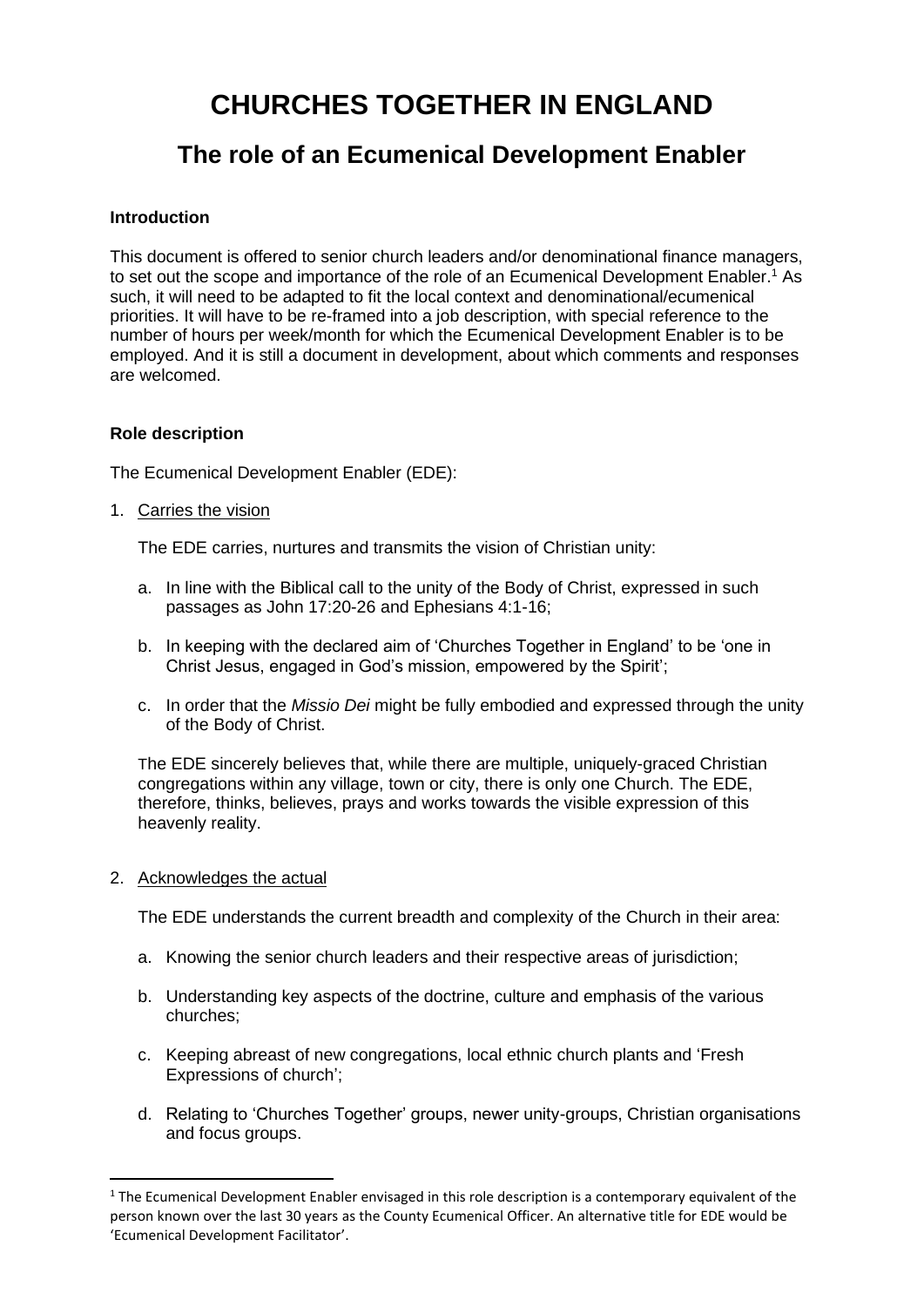The EDE appreciates that, while holding firmly to the vision of Christian unity, the current situation is complex, subtle and ever-changing. The EDE is able to hold the tension between the desired goal of visible Christian unity, the *status quo* and the evident gulf between the two.

#### 3. Engages nationally

The EDE is well-informed of the national ecumenical scene as expressed in and through Churches Together in England (CTE). The EDE's tasks include:

- a. Building relationships with CTE staff members and National Ecumenical Officers;
- b. Participating in the triennial Forums, annual meetings of county-level ecumenical officers, CTE enabling group meetings and other CTE gatherings which take place from time to time;
- c. Understanding the direction and detail of [A Flexible Framework for Local Unity in](http://www.cte.org.uk/AFlexibleFramework)  [Mission,](http://www.cte.org.uk/AFlexibleFramework) the ['Single Congregational Local Ecumenical Partnership Model Governing](https://www.cte.org.uk/Groups/234952/Home/Resources/Local_Ecumenical_Partnerships/Different_types_of/Single_Congregation_LEPs/Model_Governing_Document.aspx)  [Document'](https://www.cte.org.uk/Groups/234952/Home/Resources/Local_Ecumenical_Partnerships/Different_types_of/Single_Congregation_LEPs/Model_Governing_Document.aspx) and other important guidelines.

The EDE understands that developments taking place at national level will impact at regional and/or local level (and *vice versa*). The EDE is in a privileged position to speak into the national unity movement, as well as to the regional and local.

#### 4. Supports senior church Leaders

The EDE supports senior church Leaders in their co-operative relationships and ministry by:

- a. Enabling and supporting meetings of senior church leaders and of the Sponsoring Body (where it exists);
- b. Enabling the different priorities and/or mission strategies of member churches to be addressed collaboratively;
- c. Relating with Denominational Ecumenical Officers privately and in Enabling Group settings;<sup>2</sup>
- d. Keeping in touch with denominational Mission Officers, Communications Officers and other relevant representatives;
- e. Representing the wider Christian Church within the context of single denominational synods, services and meetings.

The EDE supports and enables co-operative understanding and working between churches and senior church leaders. The EDE is able to hold the tension between being influential on the one hand, while having no institutional authority on the other; between belonging to everyone and belonging to no-one. The EDE is a visible symbol of the whole Church.

 $<sup>2</sup>$  Not all Intermediate Bodies work through Enabling Groups. Some function via different arrangements. Others</sup> have no formal structure.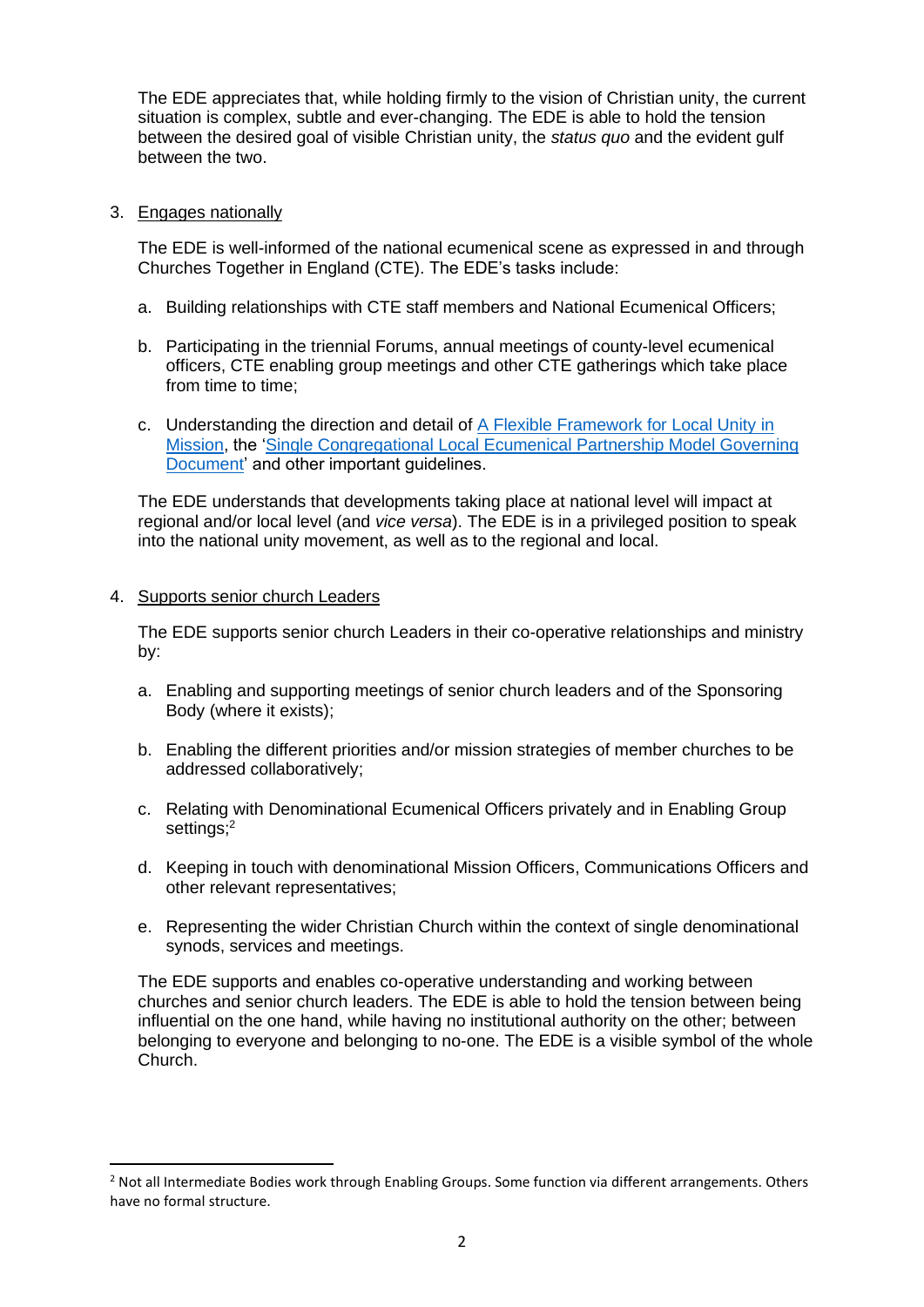#### 5. Develops lasting relationships

The EDE is skilled at networking and at building strong, lasting relationships with all:

- a. Acting as a relational ecumenical hub in the area;
- b. Introducing Christian leaders to each other across denominational, ethnic and/or geographic boundaries;
- c. Encouraging and affirming partnerships at every level;
- d. 'Joining the dots' between Christian churches, congregations, organisations and ministries.

The EDE understands that every co-operative partnership and event is built on strong, lasting relationships. Investing in the development of personal relationships at all times is central to the role. Releasing, encouraging and affirming others in their relationshipbuilding is of equal importance.

#### 6. Builds bridges

The EDE sees the importance of making connections between different churches, leaders, congregations and organisations:

- a. Crossing denominational boundaries with confidence;
- b. Interpreting one party to another, in order to build awareness and enable acceptance;
- c. Speaking positively and affirmatively of all God's people at all times;
- d. Providing confidence to leaders and people to take a step towards other Christian leaders, people and groups.

The EDE acts as a bridge between leaders and people, enabling them to engage in ecumenical relationships and activities which they may not have done without the presence and involvement of the EDE. The EDE is an agent of reconciliation and friendship, a cheer-leader on behalf of each and every church and Christian group.

#### 7. Communicates effectively

The EDE is a skilful and effective communicator within, and beyond, the Christian community:

- a. Telling good-news stories of ecumenical relationships and cooperative working;
- b. Inspiring and encouraging all God's people on the ecumenical journey;
- c. Highlighting good practice for the benefit of the wider Church;
- d. Promoting united mission and/or mercy joint-ventures;
- e. Providing a wider context for local congregations and 'Churches Together' groups.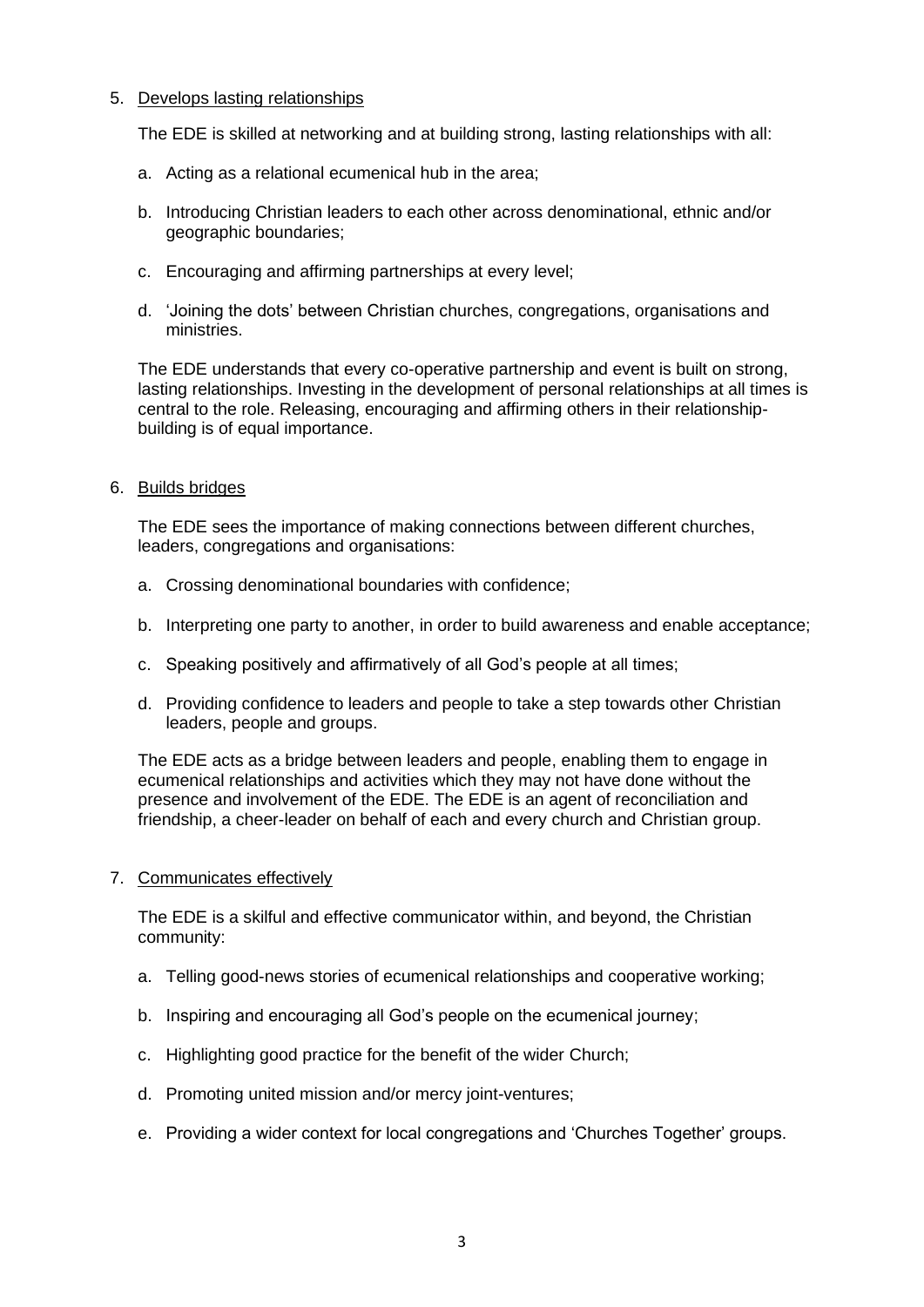Being aware of the power of stories, the EDE disseminates a positive ecumenical mission message, using the tools of printing, websites, social media to the best of their ability. The EDE is an ecumenical communication hub.

#### 8. Develops concrete steps

Upon the solid foundation of ecumenical relationships, the EDE develops concrete co-operative steps on the journey to Christian unity and mission:

- a. Incarnating the *Missio Dei* through the people of God;
- b. Encouraging and/or organising united prayer;
- c. Facilitating united mission and/or evangelistic ventures
- d. Promoting joint social action.

The EDE brings the vision 'not to do apart what we can do together' closer to reality, one step at a time. Having disseminated the vision and built strong relationships, the EDE enables the ecumenical partners to move into co-ordinated, mission-shaped ministry.

#### 9. Facilitates ecumenical structures

The EDE facilitates united relationships through appropriate ecumenical structures:

- a. Supporting the function and work of the Intermediate Body through its structures (e.g. Sponsoring Body, Enabling Group and/or Management Team);
- b. Supporting and encouraging Churches Together and/or other local unity groups;
- c. Supporting Denominational Ecumenical Officers to care for and/or review Local Ecumenical Partnerships;
- d. Facilitating flexible mission-focused agreements in line with 'A Flexible Framework for Local Unity in Mission';
- e. Enabling the Intermediate Body to review and update its structures, in order to move its ecumenical mission forward.

The EDE upholds and uses existing ecumenical structures, without becoming mired in bureaucracy and institutionalism. The EDE regularly considers whether and how existing structures need updating, in order to adapt to changing realities and to facilitate the progress of the *Missio Dei*.

#### 10. Embraces Christian ministries

The EDE embraces Christian ministries, organisations and groups working inside, outside, among and beyond churches and congregations:

- a. Linking to CTE's Bodies in Association, while being aware of the increasing number and diversity of similar Christian organisations in the area;
- b. Building relationships with their trustees, leaders and workers where possible;